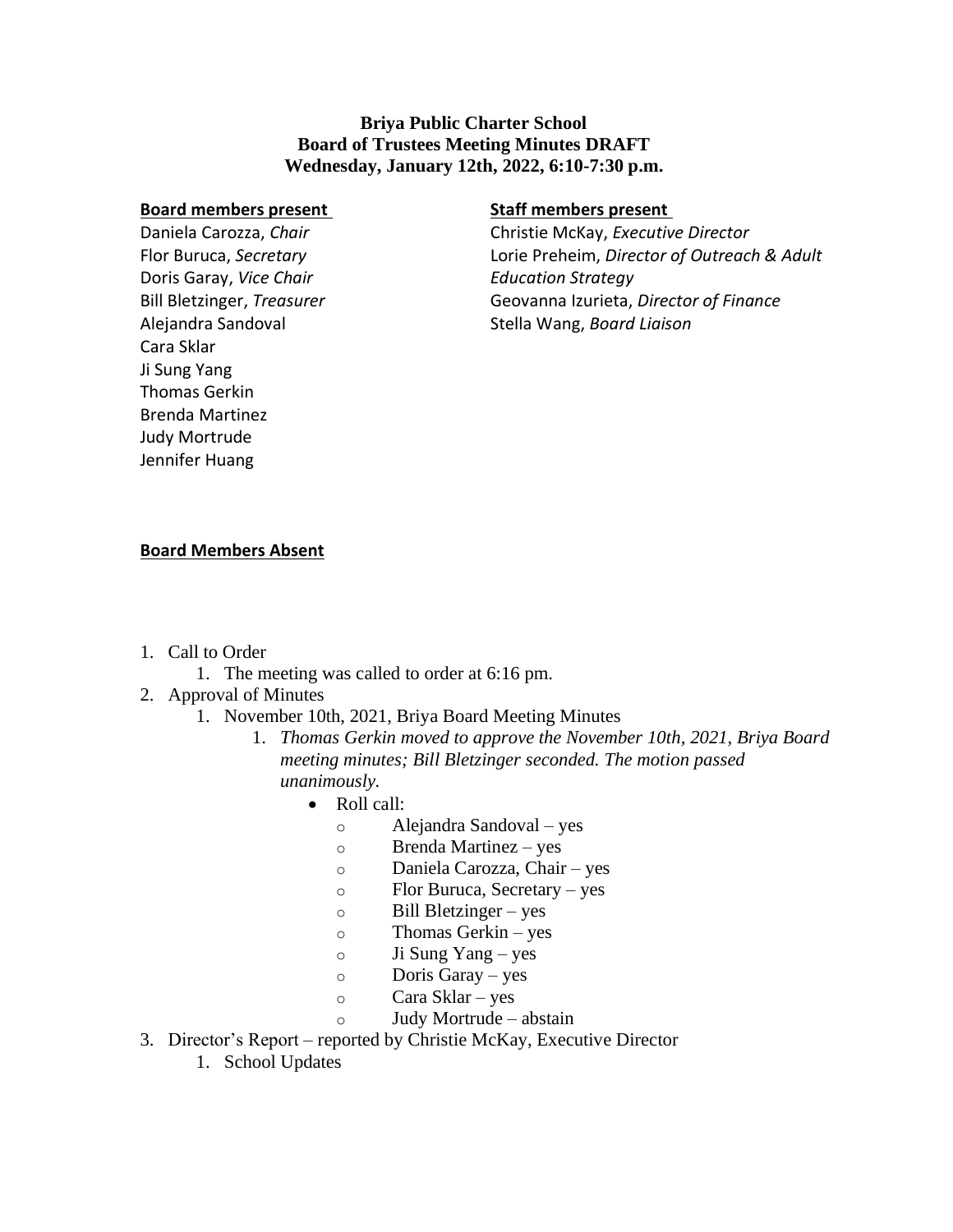- 1. The mayor gave all charter schools and traditional schools antigen tests to give out to staff and students the first week. Briya gave out antigen tests for all students and staff. Snow also made for a chaotic first week back.
- 2. 10% of students and 10% of staff tested positive, which is about average. DCPS was testing about 5-7% positive, but that seems low compared to other schools. This is because not everyone was tested in DCPS.
- 3. The process went well. Students came to pick up tests and we decided to be all virtual the first week back. The first class was helping students take the test from home and helping students upload documentation to the city website and Briya website.
- 4. This week, pre-K came back on site with the outdoor learning program for half-day instruction. Adult classes came back virtually, with the exception of MA classes who came back in person.
- 5. Briya will be making decisions week by week versus day by day, which would be challenging for messaging. We communicate on Thursday or Friday what we are planning for the following week. We hope to have as much pre-K and evening classes in-person as possible. We believe we can do daytime classes safely, but many parents have children at home who are quarantining, so we are having virtual class because we feel it's important for all parents to be able to access classes if they have children at home.
- 6. Briya continues to think about next year's model- hybrid, all in-person, or virtual options. We hope to have this finalized by March so students will know the offerings when they are enrolling.
- 7. Briya has had the unique opportunity to enroll our pre-K students until December cutoff, which is what a lot of the city used to have. As the years go by, less schools have the December cutoff due to school lottery rules. Briya has been able to offer pre-K at a younger age. In November/December, Briya received notification that we would not be able to do this next year. Today Briya received a letter that said that decision is final. This affects about 1/3 of our pre-K students which is very significant. We just received the final decision today, so we will need to figure out what to do for next year. At this point, we do not have a long enough waitlist to make up the difference. Briya will be thinking through options for families to ensure our pre-K enrollment for next year. This will affect our enrollment projection and revenue also.
- 4. New Board member Jenny Huang
	- 1. Christie introduced new board member Jenny Huang, who has worked with Briya for over seven years with finance through EdOps. Christie thanked Jenny for choosing to work with the board.
- 5. Development Committee
	- 1. Updates on Board of Trustee's memberships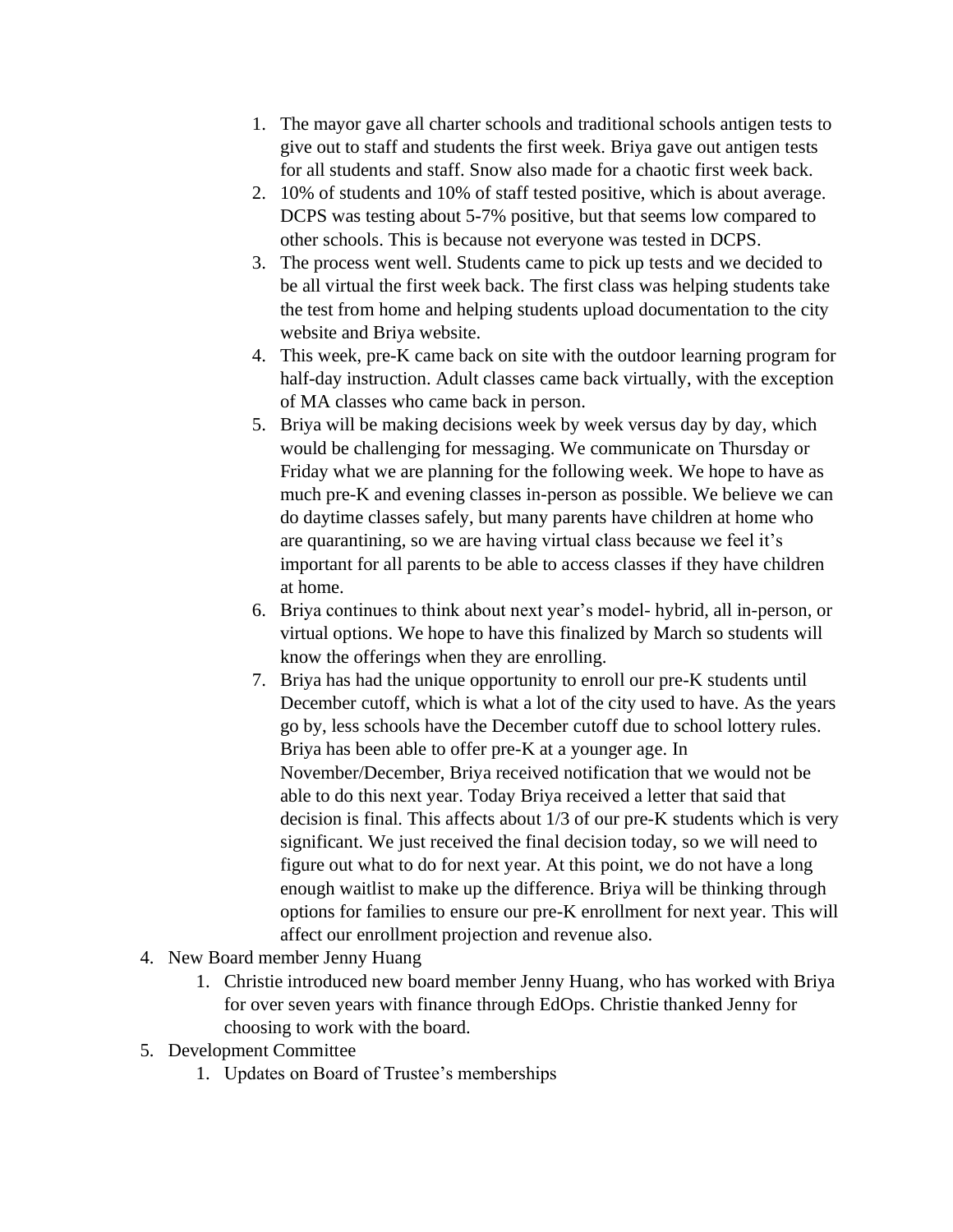- 1. Thomas has agreed to come back to Briya as a staff member, which means he will be leaving the board. Christie thanked Thomas for serving two years on the board.
- 2. Judy will be leaving the board but agreed to serve through March 2022 so we have time to solidify our next board member nomination.
- 3. Please let Christie know if you have any recommendations for members or individuals who have board chair experience or would be interested in serving as board chair.
- 2. Nomination of Brittany Pope to serve through September 2022- Vote needed, application and resume attached
	- 1. Brittany worked at Briya in the past and worked at Bread for the City as a social worker. She knows Briya well and is a native Washingtonian. She is a connection between Briya and the wider community.
	- 2. In her interview she spoke about her belief that all immigrants should be welcomed. That is something that is very important in her application and interview for being a member of the board.
	- 3. We are nominating Brittany to serve through September, then possibly extend after that.
	- 4. The development committee recommends Brittany.
	- 5. *Bill Bletzinger moved to approve the Brittany Pope's board membership; Cara Sklar seconded. The motion passed unanimously.*
		- Roll call:
			- o Alejandra Sandoval yes
			- o Brenda Martinez yes
			- o Daniela Carozza, Chair yes
			- o Flor Buruca, Secretary yes
			- o Bill Bletzinger yes
			- o Thomas Gerkin yes
			- o Ji Sung Yang yes
			- o Doris Garay yes
			- o Cara Sklar yes
			- o Judy Mortrude yes
			- o Jenny Huang yes
	- *6.* Brittany will be present at the next board meeting in March.
- 3. Reminder of the upcoming virtual retreat- March 5<sup>th</sup>
	- 1. Ensure it is on your calendar. The retreat will be in the morning with a break and board meeting in the afternoon.
	- 2. Development committee is working on agenda items and we will be finalizing that in February, then sending a schedule to the board.
	- 3. Bill will bake cookies for the retreat this year.
	- 4. Let Stella know if you did not receive a holiday gift from Briya.
- 6. Finance Committee presented by Geovanna Izurieta
	- 1. November 2021 financial reports
		- 1. These financials were reviewed and approved by finance two weeks ago.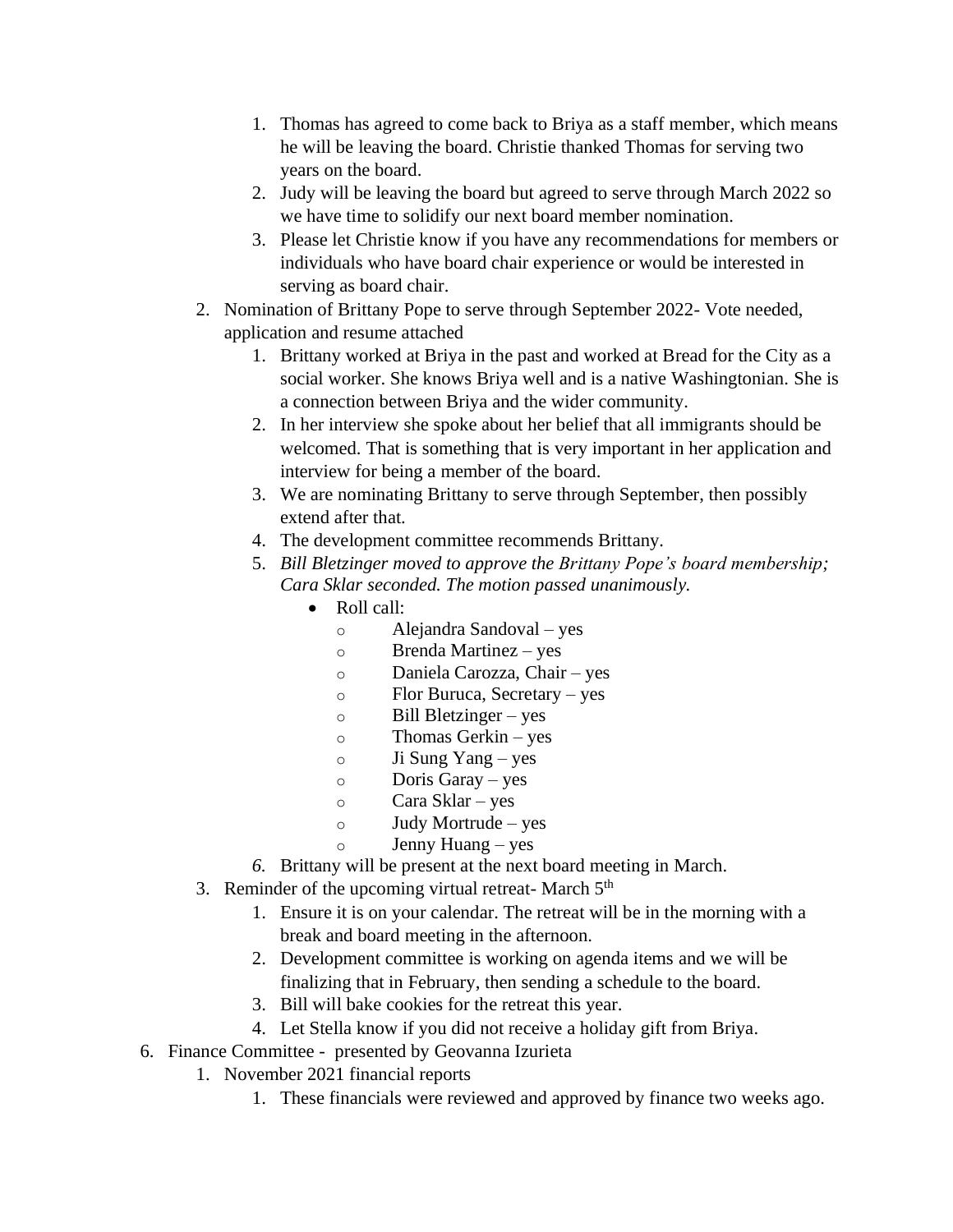- 2. Key performance indicators
	- Briya is going above the required standards in all accounts.
	- We should be at 50% of grants invoiced at this year, but many were received late in this year and some have not been approved yet.
- 3. Executive summary
	- Projected net income of 1 million dollars at the end of the year. This is 1.2 million above budget. This is due to
		- 1. Additional PPF revenue due to additional students enrolled.
		- 2. Briya received additional 685k dollars in local and federal grant revenue due to grants we received.
		- 3. For additional expenses, Briya spent an additional 25k for security expenses for security guard at our Fort Totten site. This year we moved our CDA and MA program to the Fort Totten facility, therefore we have this expense that was not included in the budget.
		- 4. We also have additional student expenses student legal fees (100K) and direct students expenses (Outdoor learning and grocery cash assistance grant)
		- 5. Briya budgeted conservatively for private grants and donations so we also have additional revenue with that.
		- 6. Salaries are our bigger expenses. This forecast is conservative.
		- 7. These financials still include 150k of contingency. We hope we do not have to use that contingency.
- 2. Investment Policy Statement Updates Vote needed
	- 1. Finance committee has developed a cash reserve put into investments and wrote a policy. We are updating the policy in conjunction with hiring a consultant to help us with investments. They have worked with us and adjusted policy to cover areas that we felt were important but were not stated in the previous policy as well as adjusting to the current times we are in.
	- 2. There are three changes that we made to this policy.
		- Investment objectives and purpose: on page five we incorporated a statement that one of the reasons we established this cash reserve or endowment or investment fund was to purchase a facility. We made it explicit what we need almost all or most of the funding in here to purchase a building. It is the policy of Briya to make these funds available for that express purpose. That is what we have been doing in terms of accumulating cash since the beginning, to establish the facilities we need.
		- Spending distributions: on page six we made explicit how we are using the income from this fund. We put in the statement that we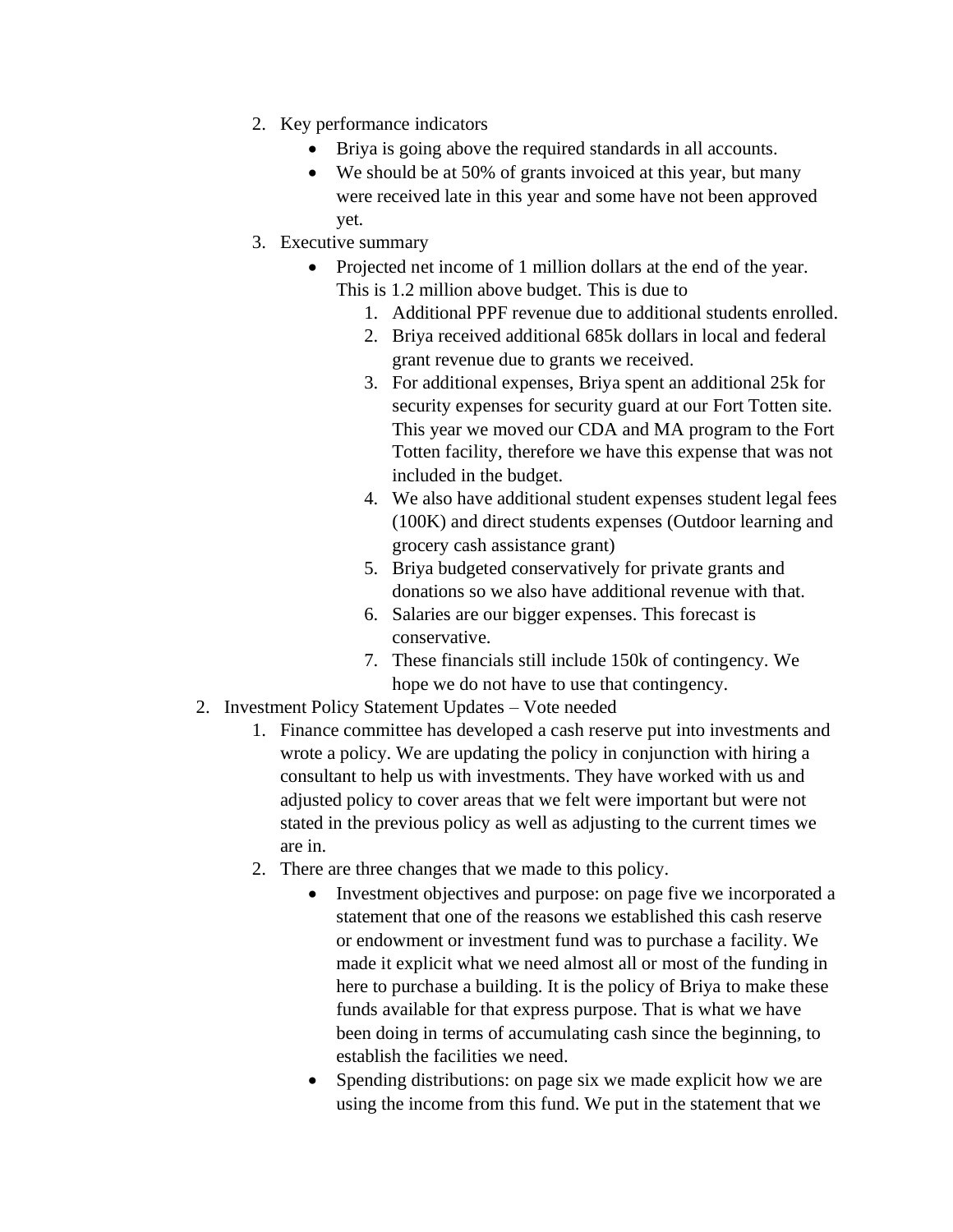will primarily use and distribute the dividends and interest to help balance our budget.

- Equity: on page ten there is a statement about environmental, social, and corporate governance to say that we are transitioning how we invest to take that into account. With the advice of our advisor, we are going to be shifting our investments to focus on equity and social justice.
- 3. Any revisions to the policy will be made as necessary. We thought these revisions were necessary. We do not expect to submit revisions to this policy every year, but just as we need them.
- 4. *Bill Bletzinger moved to approve the Investment Policy Statement updates; Doris Garay seconded. The motion passed unanimously.*
	- Roll call:
		- o Alejandra Sandoval yes
		- o Brenda Martinez yes
		- o Daniela Carozza, Chair yes
		- o Flor Buruca, Secretary yes
		- $\circ$  Bill Bletzinger yes
		- o Thomas Gerkin yes
		- o Ji Sung Yang yes
		- o Doris Garay yes
		- o Cara Sklar yes
		- o Judy Mortrude yes
		- o Jenny Huang yes

# 7. Academic Committee

- 1. Enrollment Update presented by Alejandra
	- 1. Final number of 753 (62 pre-K, 691 adult)
		- 600 ESL, 21 MA, 70 CDA, 62 PK
		- September '21 is 290 vs sept '20 is 156
		- October '21 is 66 vs October '20 is 35
		- November '21 is 82 vs November '20 is 72
		- December '21 is 53 vs December '20 is 38
	- 2. Wait list numbers (as of December 2021)
		- Morning classes: 190
		- Afternoon classes: 17
		- 56 new students are starting in January (as of Jan 11, 2022)
			- 1. 53 Adult ESL
			- 2. 3 pre-K
	- 3. Briya is monitoring in-seat attendance closely to inform our model of hybrid, virtual, in-person.
		- When students bring children, their attendance is better.
- 2. Annual Report 2020-2021 Summary
	- 1. In seat attendance outcomes